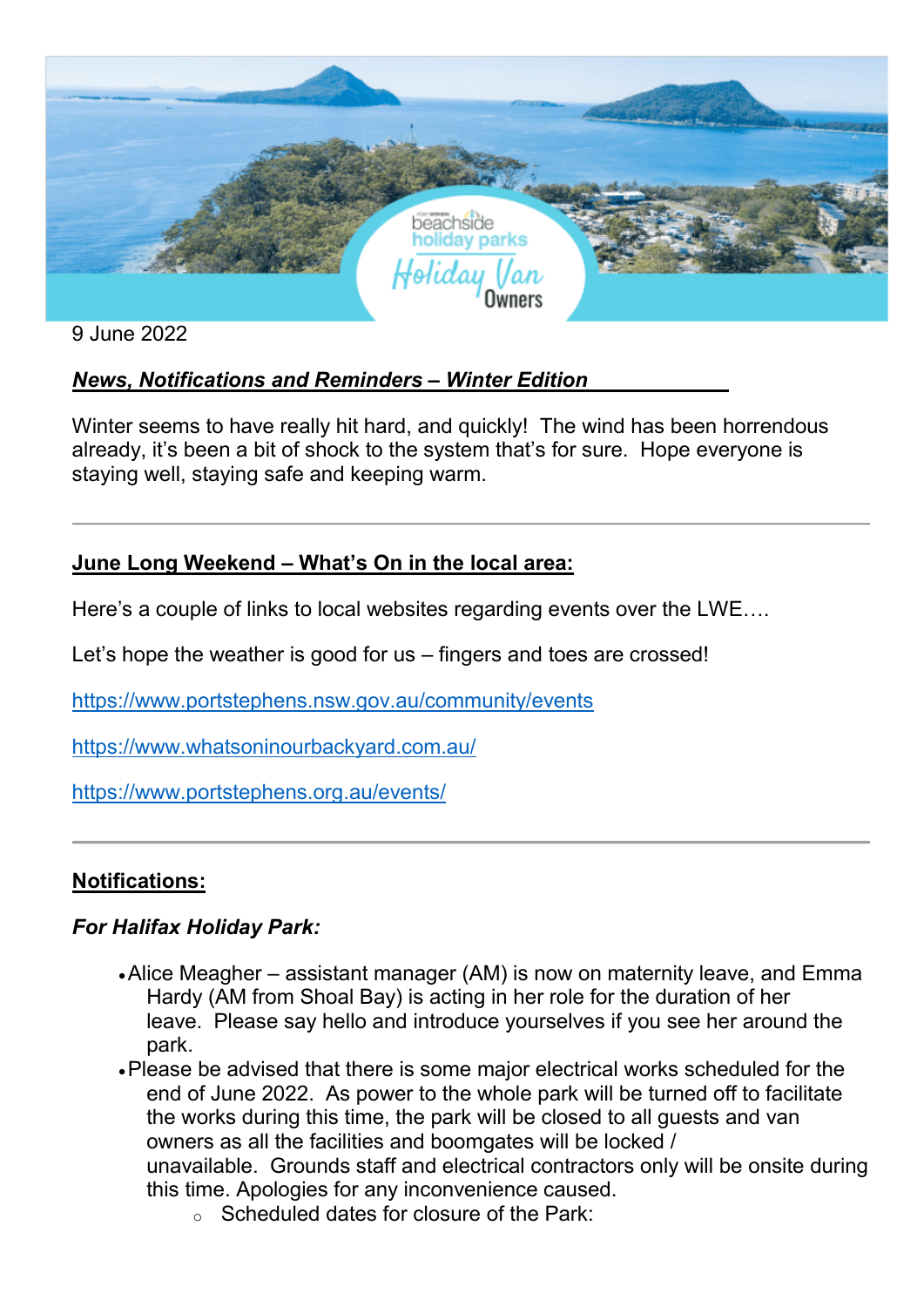# **Power ON - 8am Thursday 30th (Possibly earlier)**

#### *For Shoal Bay Holiday Park:*

•Craig Dwyer is acting as assistant manager at Shoal Bay whilst Emma is at Halifax. Please say hello and introduce yourselves if you see him around the park.

# *For Fingal Bay Holiday Park:*

- •We are continuing to manage the ongoing Rabbit issue with regular culls.
- •The swimming pool has recently undergone repair works to fix a leak. Unfortunately, we are anticipating that it won't be open in time for the LWE, however it does depend on weather conditions this week, and ensuring we have the correct chemical levels after refilling the pool.
- •The Waste & Recycle station near the Orana Street amenities is being moved to it's new location after the June LWE.

# **General Reminders:**

By signing the 2022/2023 Occupancy Agreement, you are agreeing to abide by and adhere to our rules, regulations and requirements. It is your responsibility to ensure this occurs.

With the June Long Weekend coming up and potentially HVO's visits to the park being less regular over the winter months, it is a great time to replace the **Smoke detector battery** in your van if this hasn't been done recently. Every 6 months is recommended (when you change the clocks – change the smoke detector batteries!!). There's nothing worse or more disturbing than guests or other HVO's hearing a detector beeping in a nearby van all day/night.

It's also a perfect time to check you have a **spare set of keys** left at the office in case of emergencies, and to check they are still valid and work in the locks.

As the **wind has been whipping** around the parks recently, we have noticed a few **BBQ / chair covers** blowing around the HV sites, and a few **plastic / lightweight** items also getting blown around – a timely reminder to ensure you put these items away, or secure firmly before leaving the park at the end of each stay.

**IMPORTANT:** Please be advised that electric scooters are illegal in NSW, and are therefore also prohibited for use in our Holiday Parks. Use of any such electric/motorised devices is not permitted in our Park grounds.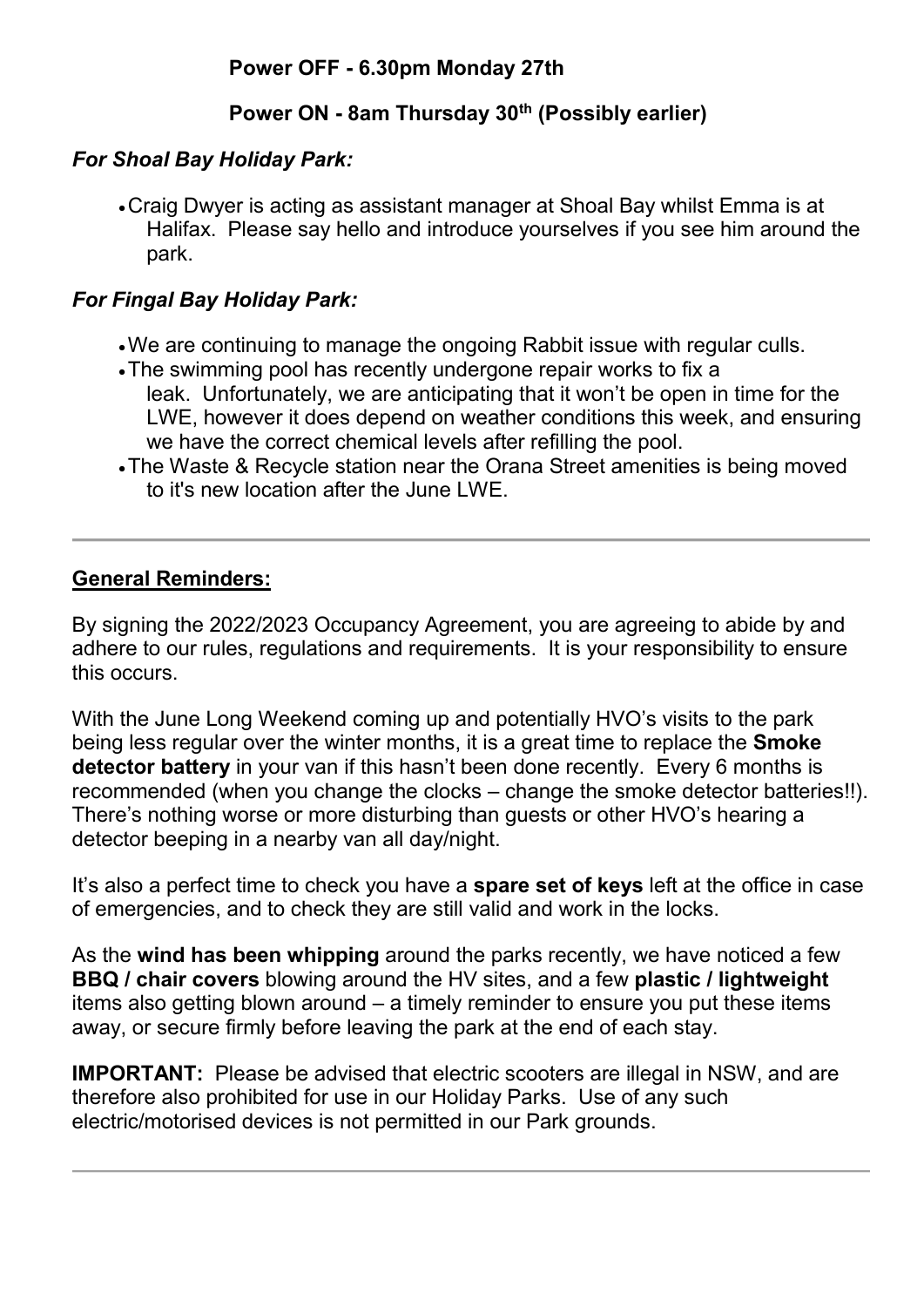#### **2022/2023 Occupancy Agreements (OA):**

Just a reminder that all Agreements have been emailed to all Holiday Van Owners (one email per Occupant) on 31 May 2022 and need to be e-Signed by 30 June 2022 at the latest. The Occupancy Agreement will not be considered as complete until all Owners have signed a copy.

Once the link is used, it cannot be used again.

If you have any issues e-Signing the OA, please contact Fiona for assistance. A printable version can be sent by request only, however we are encouraging everyone to use the e-Signature version where possible.

Don't forget to return your completed Site Inspection report to Fiona, as soon as all items have been rectified. There are some still outstanding from Pinaroo, Orana, Kalyan, Rumaiy & Muraban streets.

#### **Port Stephens Camping Caravanning Association:**

There will be a meeting of Port Stephens Caravanners and Campers held at the Fingal Bay Sports and Recreation Club at 10 am on Sunday 2nd October 2022.

All holiday van owners are welcome to attend this meeting. Please note the contact details below if require further information or wish to include items in the agenda for this meeting.

Steve Larsen - President PSCCA

Home telephone 49886086

Mobile 0488023234

Email [sla91786@bigpond.net.au](mailto:sla91786@bigpond.net.au)

#### **IN CASE OF AN EMERGENCY**

Guests/HVOs should call the appropriate authority including our After Hours service for assistance – **4988 0990**: 24/7 or **000** if a Police / Medical / Fire emergency

*All our Parks have an Emergency Management Plan in place which will be activated should the need arise.*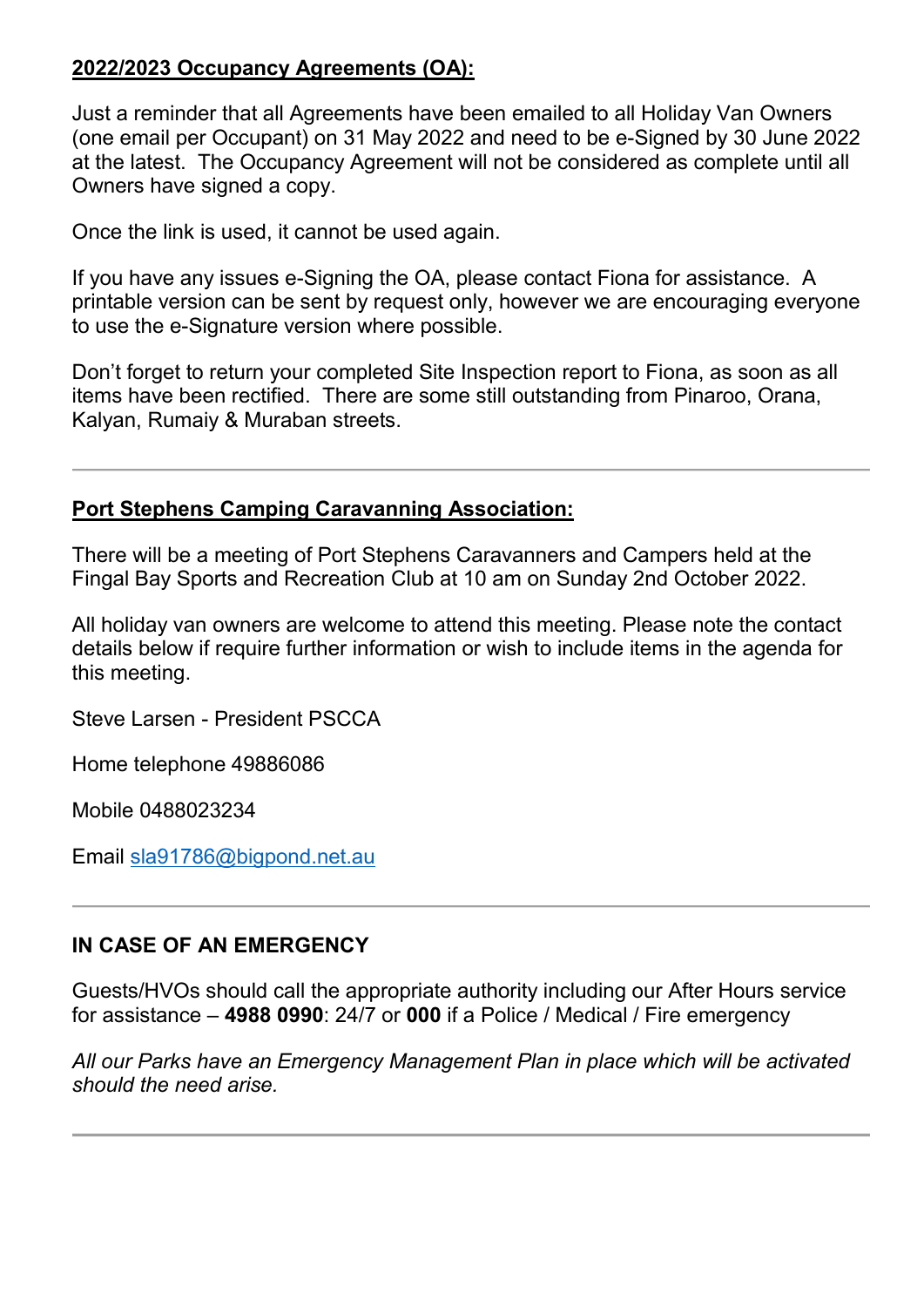# *Local Emergency Contact Numbers:*

- **Holiday Parks 24/7 & After Hours Contact: 4988 0990 – there are bigger signs on the front door of each Park reception. Consider keeping this number on the fridge!**
- **000 for any Emergencies**
- Nelson Bay Police Station 16/18 Government Road, Nelson Bay: 4927 7220 for local area command station, 131 444 for crime reporting,
- Fire & Rescue NSW, Salamander Bay Station 4981 1376
- Tomaree Community Hospital 2 Trevally Street, Nelson Bay: 4984 0700
- Shoal Bay Medical Centre 5 Government Road, Shoal Bay: 4981 2600
- Nelson Plaza Clinic medical centre 29 Stockton Street, Nelson Bay: 4981 2555
- My Medical Services medical centre  $@$  Keel Street, Salamander Bay: 4981 1733
- Salamander Bay Medical Centre/Bay Medical Group, Suite 1/6 Central Ave, Salamander Bay: 4981 1722
- Call 4988 0650 to reach Fiona / Admin officer during general office hours, Monday to Friday only. This number is not attended on weekends or after hours.

#### *Holiday Van Consultative Committee – Holiday Van Owner (HVO) representatives:*

The next scheduled meeting is on Friday 20 May 2022. Please contact your area rep, or any of the others if preferred, if you would like them to request an Agenda Item (must be of a collective nature only).

If you would like them to keep you up to date in regards to Park matters, please give your contact details to your rep. We will not give out anyone's personal/contact details to them.

The HVCC reps details are as follows:

# **Fingal Bay North:** Steve Larsen**:**

- Site: AM13C. Phone / text: 4988 6086 / 0488 023 234.
- Email: [sla91786@bigpond.net.au.](mailto:sla91786@bigpond.net.au)
- When: Between 8am & 5pm daily

# **Fingal Bay West:** Elma Carey:

- Site: P57. Phone or text: 0478 082 777.
- When: Between 9am and 4pm daily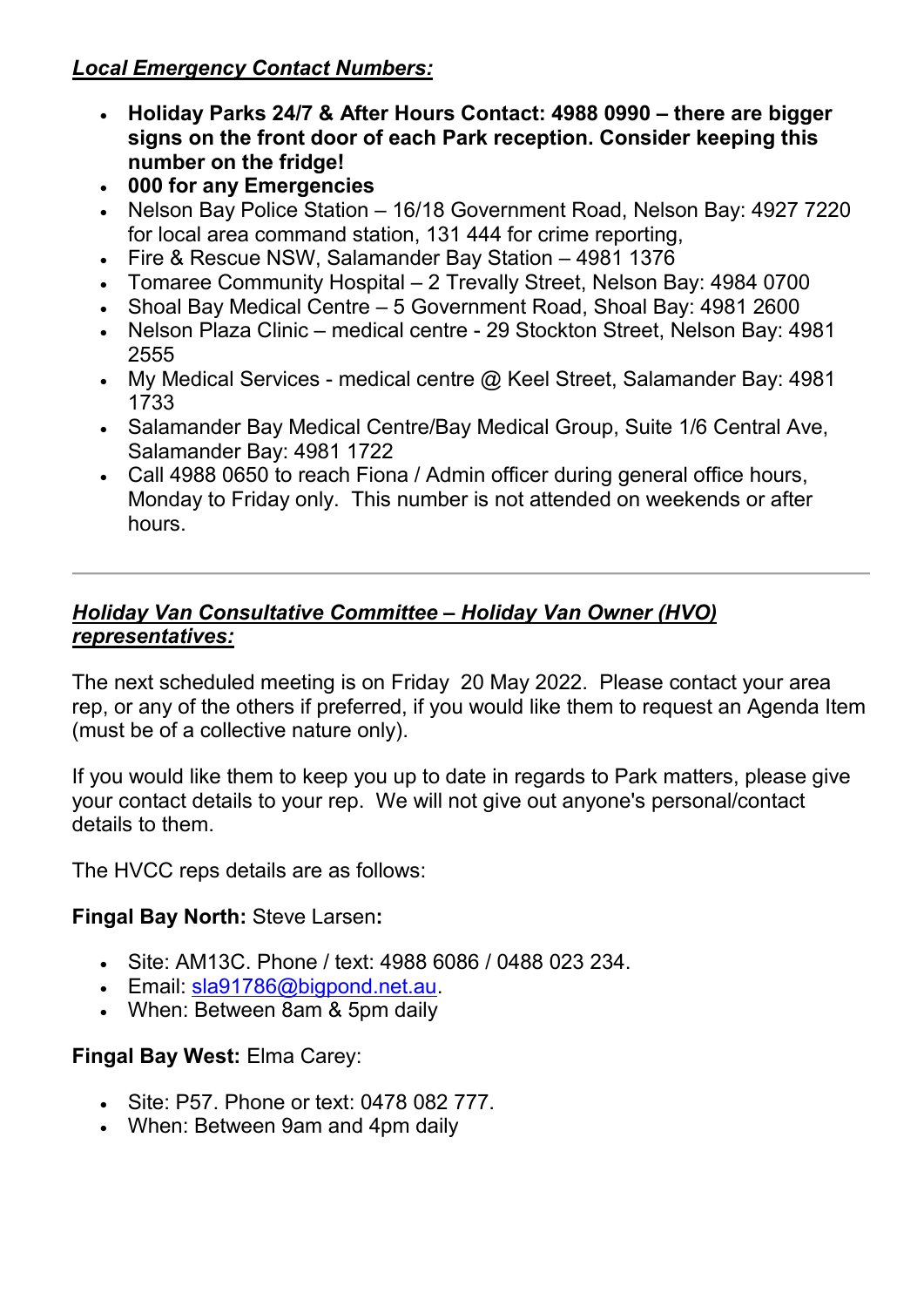#### **Fingal Bay South:** Lenore Lott:

- Site R18. Phone or text: 0421 081 305.
- Email: rob lenore@hotmail.com
- When: Between 9am and 5pm daily

#### **Shoal Bay:** Harvey Bennett:

- Site A13. Phone or text: 0439 072 244.
- Email: [harveybennett@tpg.com.au](mailto:harveybennett@tpg.com.au)
- When: Between 9am and 4pm daily

#### **Halifax: Position Vacant**

**Admin Request**: *a small but time saving Admin Request:* pictures of documents (in photo/JPEG/JPG/IMG format) that are sent via email, rarely come through as a usable document: they are either unclear, too small / large, or not attached properly, and I have to spend unnecessary time trying to manipulate them so I can either read them, or convert them to a printable or usable document. To save us both time and effort, PLEASE scan and email documents to me preferably in PDF format & as an attachment: not included in the email content. The free Scanner apps available on smart devices are pretty good & user friendly and can convert the files to a usable format.

#### **Quarterly Electricity Charges - 4th Quarter of 2021/2022**

Electricity meter reads will be conducted, invoices prepared & emailed during the week ending 17 June 2022, and will include charges for April to June 2022.

Electricity charges are charged quarterly in line with current market rates. Charges will be applied to your accounts on the basis of consumption at the same rate as domestic customers of the local energy supplier including daily availability charges.

# **FEE NAME DESCRIPTION**

**Holiday Van Site Electricity Usage Electricity Service Availability Charge**

Metered electricity usage charged quarterly based on latest r tariffs of a local area energy retailer Currently calculated per day for 150 days of the year; based  $\overline{a}$ latest retail tariffs of a local area energy retailer; charged qua